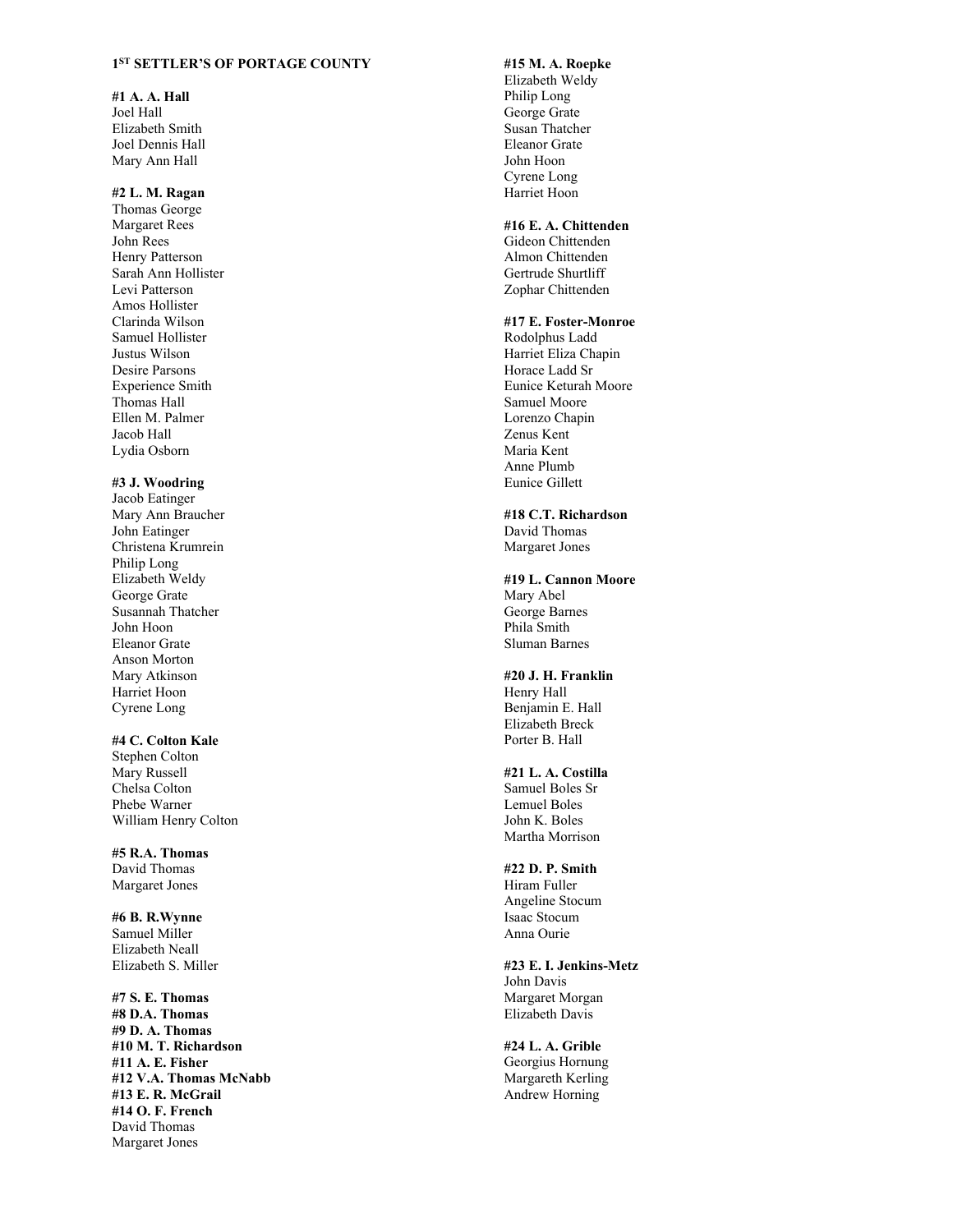**#25 R. B. Stanley Vesseriat #26 F. Heim #27 B. Heim**  Margaret McDaniel Zachariah Fisher Margaret Fisher Robert Calvin Margaret Fisher John Calvin George Fisher Esther Simonds

# **#28 L. DeGroff**

John Unger Elizabeth Palmer Alpheus Unger

#### **#29 P. Petre Surber**

Lemuel Chapman Sr. Lemuel Chapman Jr. Bavil Pomeroy Seymour Mary Ann Chapman Erastus Seymour Jr

#### **#30 C. Ellsworth**

**#31 E. Ellsworth**  Jacob Eatinger Mary Ann Braucher John Eatinger Christena Krumrein Philip Long Elizabeth Weldy George Grate Susannah Thatcher John Hoon Eleanor Grate Anson Morton Mary Atkinson

#### **#32 P.V. Hoot**

Etienne Hoot Marie Anne Schmitt Joseph Hoot

#### **#33 M. E. Harrison**

John Unger Elizabeth Palmer Alpheus Unger

# **#34 J. J. Swartout**

**#35 G. Swartout**  Jacob Hall Asa Sawyer Eunice Bruce Lydia Osborn Abel Burt Prudence Lyon Hiram Ewell Abram Shuman Eliza E. Burt Sarah Ann Sawyer Elizabeth Hall Halbert Ewell Lydia Warner Malachi Ewell

# **#36 M. M. Tibbs**

Jacob Eatinger Mary Ann Braucher John Eatinger Christena Krumrein Philip Long Elizabeth Weldy George Grate Susannah Thatcher John Hoon Eleanor Grate Anson Morton Mary Atkinson

#### **#37 N. Mott Lawson**

Ezekial Mott Elidah Mott Anna Rose Jechonias Mott Rebecca Cox Alva C. Mott

### **#38 J. Merians**

Michael Saxe Jeremiah Saxe Sarah Harris

**#39 B. J. Tripp**  Charles Litchfield Willcutt

# **#40 R.F. Kinsey Jr**

Abraham Reed Siley Hitchcock Mary Wallace Reed Horace Reed Lois Baldwin Melissa Reed John Henry Baldwin Esther Hamilton Edward Chapmen

# **#41 R. H. Kime**

Abraham Reed Siley Hitchcock Mary Wallace Reed Hitchcock Horace Reed Lois Esther Baldwin John Henry Baldwin Esther Lois Hamilton Melissa Reed Edward E. Chapman

# **#42 B. Springston**

Benjamin Doolittle Fanny Ward Albert Doolittle Simon Burroughs Lucy Green Alamanda Burroughs Doolittle

#### **#43 M. W. Dean**

Jacob Eatinger John Eatinger Christina Crumrine Mary Ann Braucher Jacob S. Eatinger